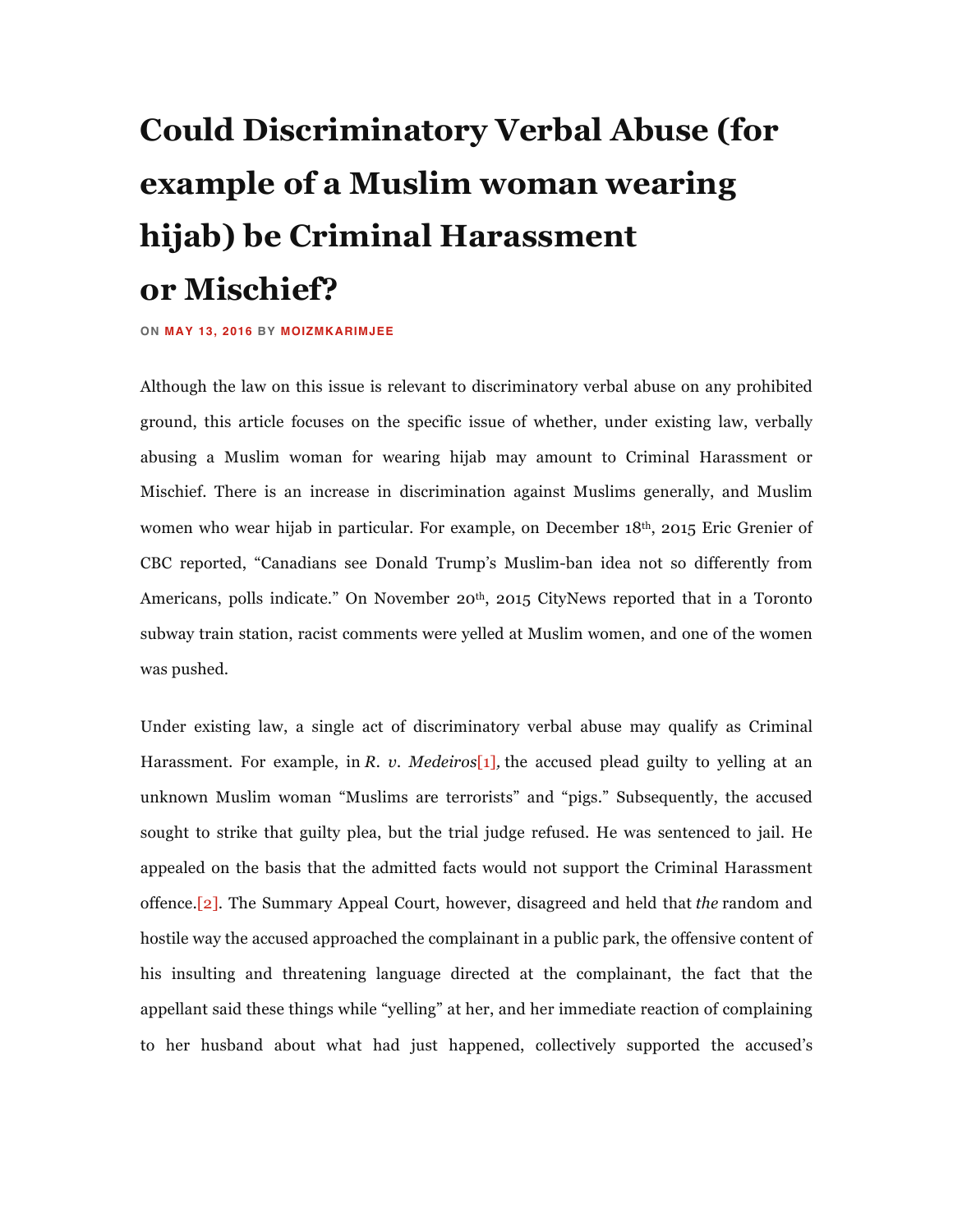admission that the complainant reasonably feared for her safety as a result of the accused's conduct despite it being a single incident*[3].*

The single act of discriminatory verbal abuse or conduct may also support the charge of Mischief even with respect to interference with the right to use public property such as a sidewalk.[4] For example, in *R v Brazau[5]*, involving a Muslim victim, in addition to hate crime charges, the charge of mischief was also laid in respect of the use of sidewalk. In convicting the accused, Justice Clements held that the victim's use and enjoyment of a public thoroughfare was compromised by the accused's conduct. The accused's persistent refusal to comply with a simple request that he stop taking photographs and his aggressive, intimidating and in-your-face photo taking was in itself an interference with the victim's lawful enjoyment and use of the sidewalk.[6]

Of course, not every verbal abuse may be criminal. The purpose of this article is to provide information and not advice. Moreover, the use of criminal law may not necessarily be always appropriate to resolve such issues. The fact, however, that discriminatory verbal abuse may amount to Criminal Harassment or Mischief should cause everyone pause to reflect.

Moiz Karimjee, B.A., L.L.B

*Moiz Karimjee is a graduate of Osgoode Hall Law School (1997) who was called to the Bar in February of 1999. Before being appointed as an Assistant Crown Attorney in 2000, he practiced as a defense counsel as well as immigration and family lawyer. He has been an Assistant Crown Attorney since October 2000. However, all opinions, analysis, views or commentary expressed in this article are personal and do not represent the opinions or views of the Ministry of Attorney General or the Government of Ontario. Moiz Karimjee also created and taught a course in Criminal Law at the University of Ottawa from 2004- 2007, and is the author of Summary Appeals and Trial Advocacy*, (Toronto, On; LexisNexis, November 2015)